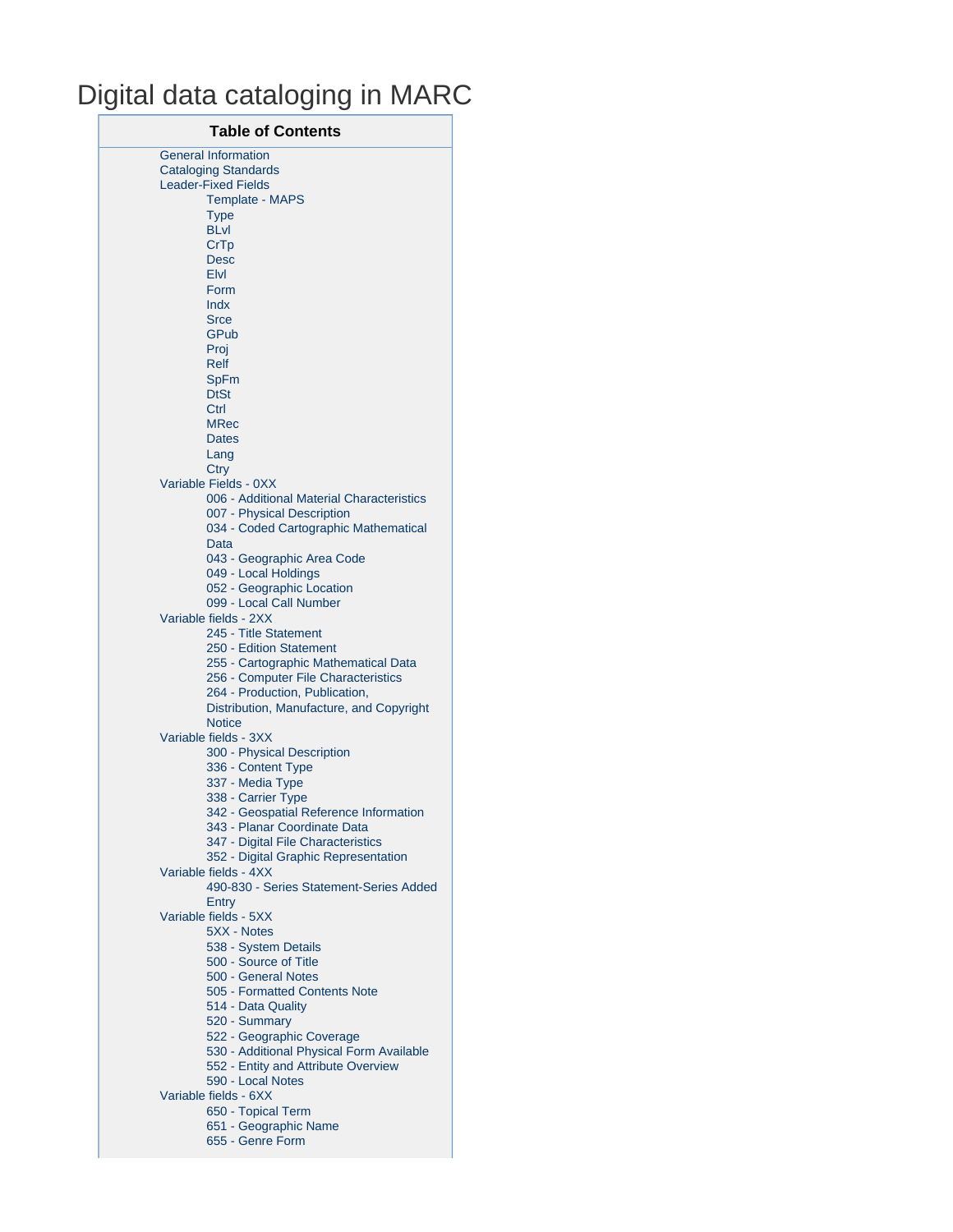#### [Variable fields - 7XX](#page-12-5)

[76x-78x Linking Entry Fields](#page-12-6)

[776 - Linking Entry-Additional Physical](#page-13-0)

[Form](#page-13-0) [Variable fields - 8XX](#page-13-1)

- - [830 Series Added Entry-Uniform Title](#page-13-2)

[856 - Electronic Location and Access](#page-13-3)

#### This document is intended to provide local policy and best practice guidance to catalogers on interpreting fields relevant to digital cartographic materials using the RDA content standard. The intended audience for this document is copy catalogers reviewing an existing record as well as original catalogers creating a new, full-level record.

**Scope**

For more detailed information, see the RDA Toolkit using LC/PCC practice. RDA section 3.19.8 specifically covers digital representations of cartographic content. A great resource is the book RDA and Cartographic Resources by Paige Andrew, Susan Moore and Mary Larsgaard (call number Z695.6 .A555 2015 (Main Library)).

All suggested codes in this document apply to digital images, datasets, and collections, including:

- $\bullet$  digital orthophotos or remotely-sensed images
- geospatial data (vector or raster)
- graphic images created by software (such as GIS)

The media on which the images, datasets, or collections are stored may include:

- CDs (including CD-ROM)
- DVDs (including DVD-ROM)
- Computer hard drive or other local storage unit
- Online (via a URL)

For cataloging scanned maps, please see [Scanned map cataloging in MARC](https://wiki.library.ucsb.edu/display/CMS/Scanned+map+cataloging+in+MARC).

For cataloging digital data using only a minimal bibliographic record, please see [Digital data cataloging in MARC - Minimal records.](https://wiki.library.ucsb.edu/display/CMS/Digital+data+cataloging+in+MARC+-+Minimal+records)

# <span id="page-1-0"></span>**General Information**

For more detailed information, see Cartographic materials : a manual of interpretation for AACR2. Appendix H provides basic information about cartographic electronic resources. Appendix J provides basic information about remote-sensing images.

Another resource is the article Cataloging/metaloging digital geospatial data by Mary Larsgaard (online at:[http://biblioteca.uam.es/cartoteca/docu](http://biblioteca.uam.es/cartoteca/documentos/larsgaard_english.pdf) [mentos/larsgaard\\_english.pdf\)](http://biblioteca.uam.es/cartoteca/documentos/larsgaard_english.pdf).

# <span id="page-1-1"></span>**Cataloging Standards**

Unless otherwise specified, information in this document applies to RDA content standards.

The OCLC Level I and Level K input standards for each of the fixed and variable fields below are listed in parentheses following the field code/number.

- **Level I** represents full or complete cataloging;
- **level K** represents minimal-level cataloging.

The RDA standard does not specify whether a field is mandatory or optional. Rather, RDA identifies elements considered to be the minimum set, or "core" elements, and those elements that are core if they are applicable, or "core if". See the RDA documentation for the list of "core" and "core if" elements.

Information regarding Quality Assurance can be found on OCLC's website at [http://www.oclc.org/bibformats/en/quality.html.](http://www.oclc.org/bibformats/en/quality.html)

# <span id="page-1-2"></span>**Leader-Fixed Fields**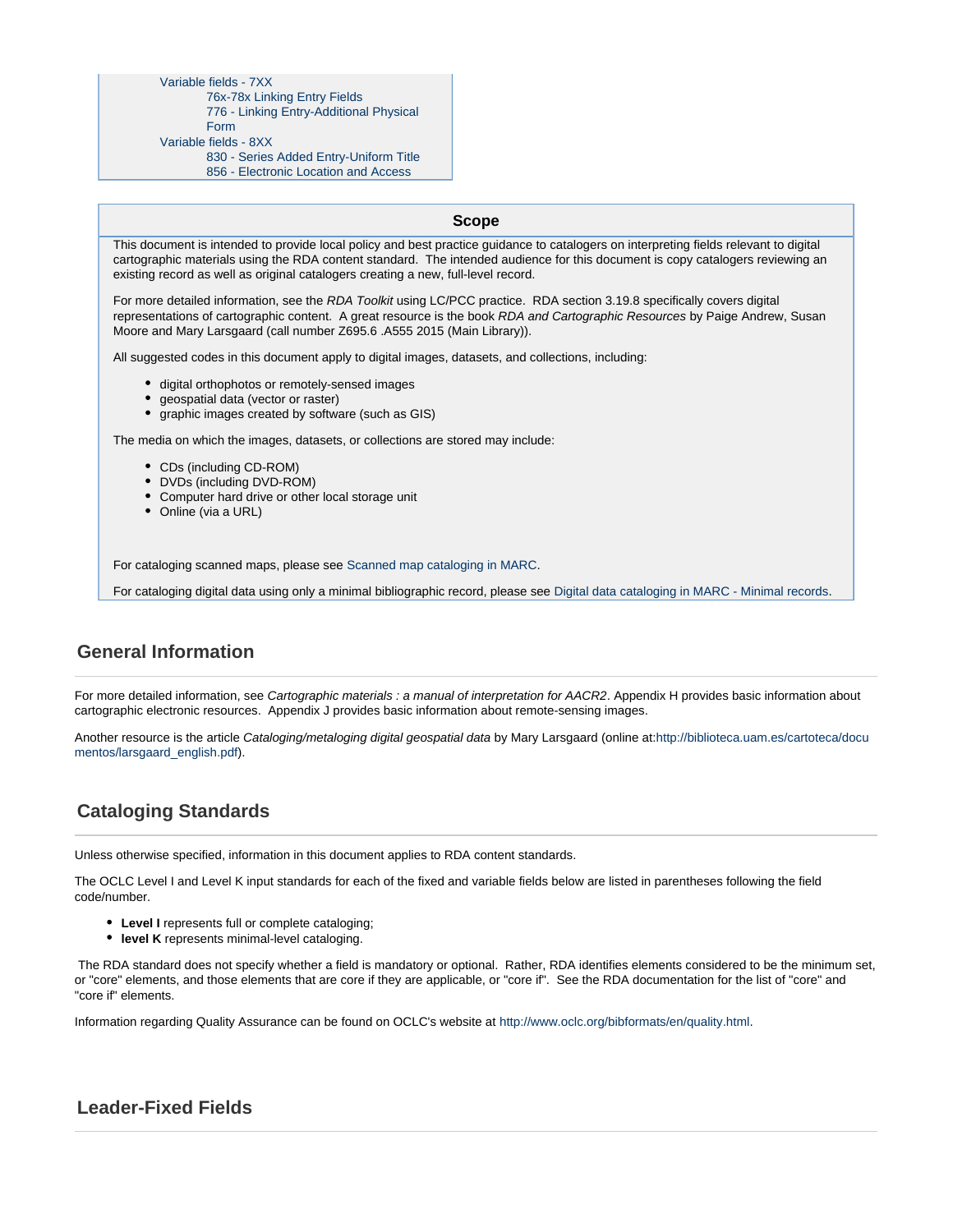Below are the typical codes for each of the leader fields, given in the order they appear in OCLC Connexion. For more detailed information, or to look for other code options, see <http://www.oclc.org/bibformats/en/fixedfield/008summary.html>.

## <span id="page-2-0"></span>**Template - MAPS**

(Many cartographic electronic resources records in OCLC are coded as Type m for computer file; however, the cartographic aspect outranks the computer file aspect, so use type e here, and add a 006 field with subfield \$a coded as "m". See <http://www.loc.gov/marc/cfmap.html>)

## <span id="page-2-1"></span>**Type**

e (cartographic materials)

## <span id="page-2-2"></span>**BLvl**

m (monograph titles)

- c (collection of materials not originally published, distributed, or produced together)
- i (integrating resource)

s (serials)

# <span id="page-2-3"></span>**CrTp**

- a (single map use for a born-digital or scanned map (e.g. PDF)
- b (map series) use for born-digital or scanned maps (e.g. PDF)

c (map serial) - rare

z (other) - use for GIS data

#### <span id="page-2-4"></span>**Desc**

i (ISBD - follows ISBD punctuation) (not an RDA requirement, but is a LC PCC best practice)

#### <span id="page-2-5"></span>**Elvl**

See<http://www.oclc.org/bibformats/en/quality.html> section 5.1 'Upgrading Minimal-level records' to determine if the record can be upgraded

I (full-level cataloging) K (minimal-level cataloging)

## <span id="page-2-6"></span>**Form**

q (direct electronic - i.e. requires a computer to read the physical carrier; used for CDs, DVDs, etc.)

o (online - the resource is accessed by means of hardware and software connections to a communications network; used for digital files on a server.)

NOTE: Older records may use "s" for 'electronic'. However, this now only applies to electronic materials that do not require a computer to be read (such as a music CD or video DVD) These records should be changed to "q" or "o".

## <span id="page-2-7"></span>**Indx**

0 (no index - appropriate for most digital materials)

1 (index available) (include in a 500 note as well)

## <span id="page-2-8"></span>**Srce**

d (creator of original cataloging data is from an OCLC-member institution, such as UCSB)

## <span id="page-2-9"></span>**GPub**

l (local government agency publication)

s (state government agency publication)

f (federal/national government agency publication)

<span id="page-2-10"></span>(blank) (not a government publication)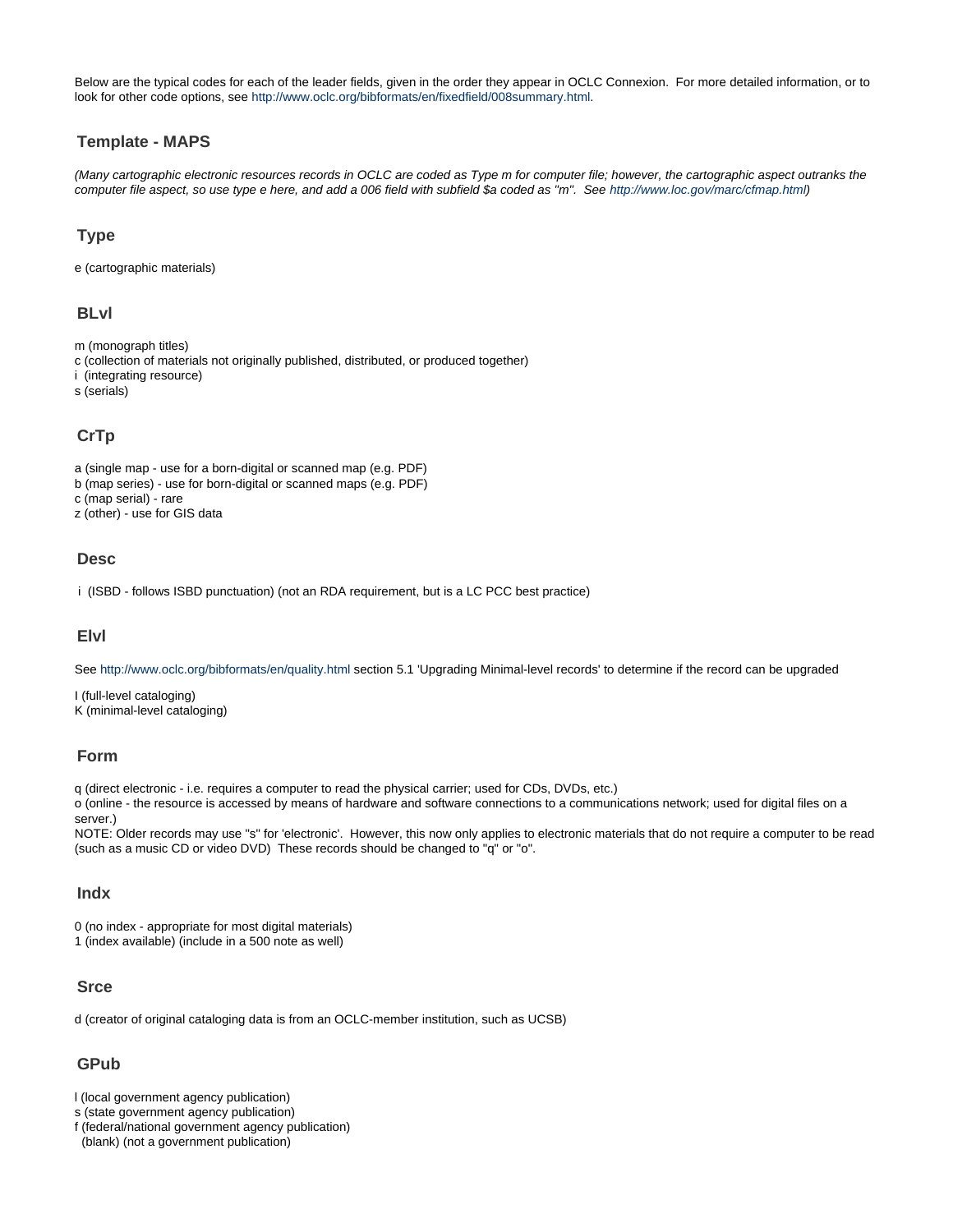## **Proj**

Compare with 255 \$b (see projection options at [http://www.oclc.org/bibformats/en/fixedfield/proj.html\)](http://www.oclc.org/bibformats/en/fixedfield/proj.html) Add the code only if the projection information is available.

## <span id="page-3-0"></span>**Relf**

Compare with a possible 500 field note (see relief options at [http://www.oclc.org/bibformats/en/fixedfield/relf.html\)](http://www.oclc.org/bibformats/en/fixedfield/relf.html) This code is not applicable to GIS data and imagery. (blank) (no relief shown)

## <span id="page-3-1"></span>**SpFm**

Special format codes are at <http://www.oclc.org/bibformats/en/fixedfield/spfm.html>

z (other format - can be used for GIS data, but not necessary)

(blank - no specified format characteristics)

## <span id="page-3-2"></span>**DtSt**

Compare with and match to 260 \$c or 264 \$c and 'Dates' field below (see 260 or 264 fields below for more information)

- s (single publication (or copyright) date also use for dates in brackets or with question marks in 260 \$c or 264 \$c)
- m (initial/terminal dates of a map series published over several years)
- r (reprint date for republications or facsimiles of earlier maps)

t (both publication and copyright dates)

q (questionable date - you use this when inferring a date from a range of dates)

## <span id="page-3-3"></span>**Ctrl**

(blank) (not under archival control)

#### <span id="page-3-4"></span>**MRec**

(blank)

#### <span id="page-3-5"></span>**Dates**

Compare with' DtSt' field above; enter the 4-digit year as applicable:

if  $DtSt = s$ , only use the first date field

if DtSt = m, first date field is beginning year (should match 260 or 264 \$c); second date field is ending year (may or may not be provided in 260 or 264 \$c)

if  $DtSt = r$ , first date field is current revision date; second date field is most recent prior publication date

if  $DtSt = t$ , first date field is publication date; second date field is copyright date

if DtSt = q, first date field is earliest year, second date is the latest year; dates must be entered in both date fields

NOTE: Use 'u' for any unknown digits, i.e. 194u for an uncertain year some time between 1940 and 1949; uuuu for an unknown year.

## <span id="page-3-6"></span>**Lang**

This is the language associated with the material being cataloged.

eng (English) - or see [http://www.loc.gov/marc/languages/language\\_name.html](http://www.loc.gov/marc/languages/language_name.html) for a list of codes by language name

## <span id="page-3-7"></span>**Ctry**

This is the country of publication, not the country of data coverage.

<span id="page-3-8"></span>Compare with 260 \$a or 264 \$a - see [http://www.loc.gov/marc/countries/countries\\_name.html](http://www.loc.gov/marc/countries/countries_name.html) for a list of countries (and US states) If the country is unknown, enter xx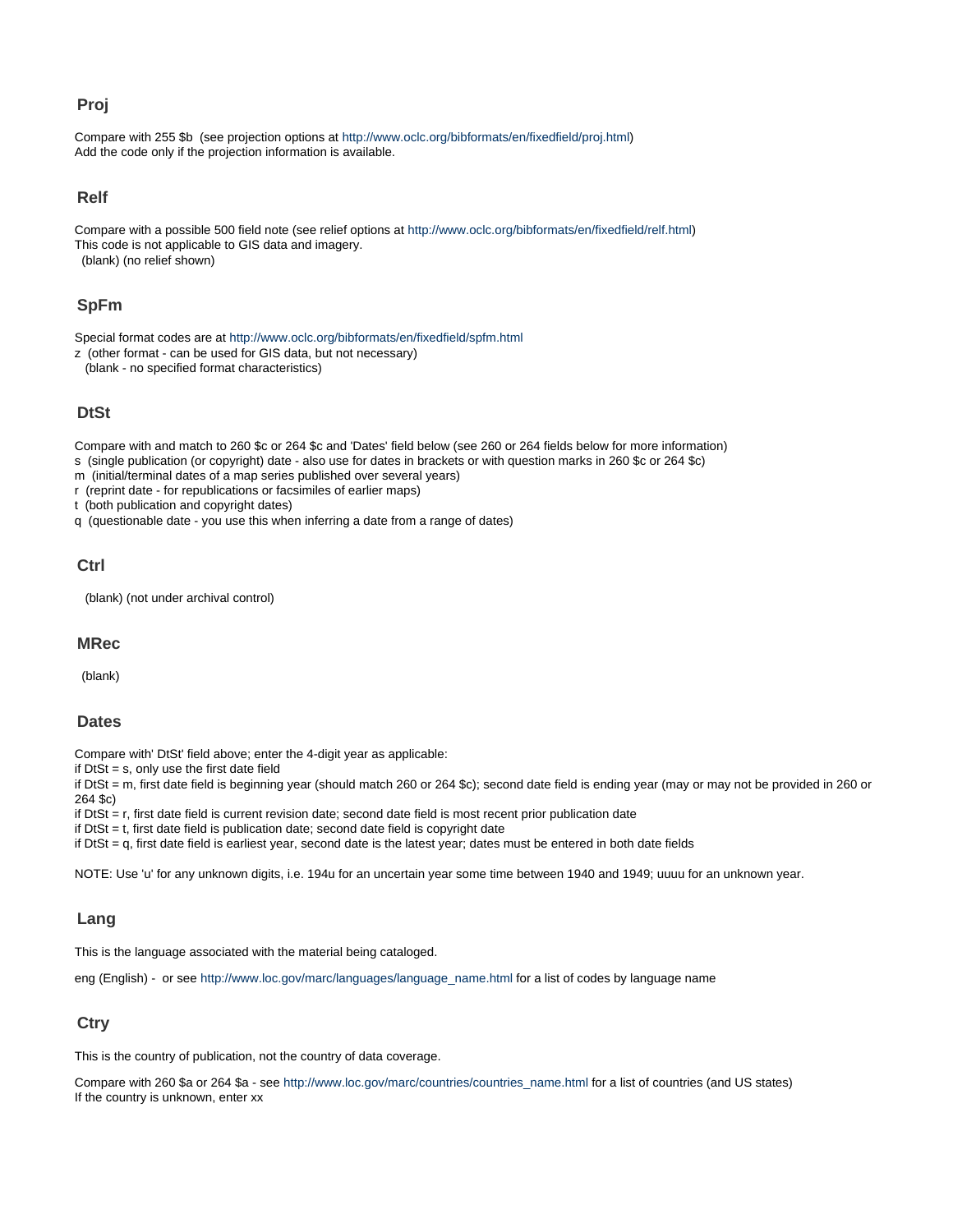# **Variable Fields - 0XX**

NOTE: Listed below are the fields and codes most relevant to digital cartographic materials cataloging. This is not an exhaustive list of all the fields in a record.

## <span id="page-4-0"></span>**006 - Additional Material Characteristics**

This field is important for computer files, especially when the Type in the leader is "e" (cartographic materials).

In Alma, the coding for the 006 would be m#####o##c########

The following positions are used:

**00** - **characteristic (mandatory)**

= m (computer file/electronic resource)

- **05** audience (optional) see <http://www.oclc.org/bibformats/en/fixedfield/audn.html>for codes
- **06 form of material** (same as "Form" in the Leader) **(mandatory if applicable or readily available)**
	- $=$   $\alpha$  (direct electronic)
	- $= 0$  (online)
- **09** type of computer file (optional)
	- = c (representational used for GIS data, remote sensing, and scanned maps) see <http://www.oclc.org/bibformats/en/fixedfield/file.html> for other codes
- **11 government publication** (same as "GPub" in the Leader) **(mandatory)**
	- = l (local government agency publication)
	- = s (state government agency publication)
	- = f (federal/national government agency publication)
	- = (blank) (not a government publication)

#### <span id="page-4-1"></span>**007 - Physical Description**

Only the most common codes for digital cartographic materials are shown below, and therefore the list is not exhaustive. Remote-sensing images are coded differently from other electronic resources; thus the two cases are shown separately below.

#### **Electronic Resource** (see [http://www.oclc.org/bibformats/en/0xx/007comp.html\)](http://www.oclc.org/bibformats/en/0xx/007comp.html)

#### **\$a** - **category of material (mandatory)**

c (electronic resource)

#### **\$b** - **specific material designation (mandatory)**

- o (optical disc this is used for CD-ROMs and DVD-ROMs)
- r (remote this is used when the datasets are stored on a server or computer hard drive)

#### **\$d** - **color (mandatory)**

- a (one color other than black)
- b (black and white)
- c (multicolored uses more than one color most common)
- m (mixed contains one color, black and white, and/or multicolored objects)
- n (not applicable use for GIS data)

#### **\$e** - dimensions

- g (4 3/4 in. the typical dimensions of an optical disc)
- n (not applicable)
- **\$h** file formats (number of file formats used)
	- a (one file format)
	- m (multiple file formats)
	- u (unknown)

#### **\$j** - antecedent/source

see <http://www.oclc.org/bibformats/en/0xx/007comp.html>for codes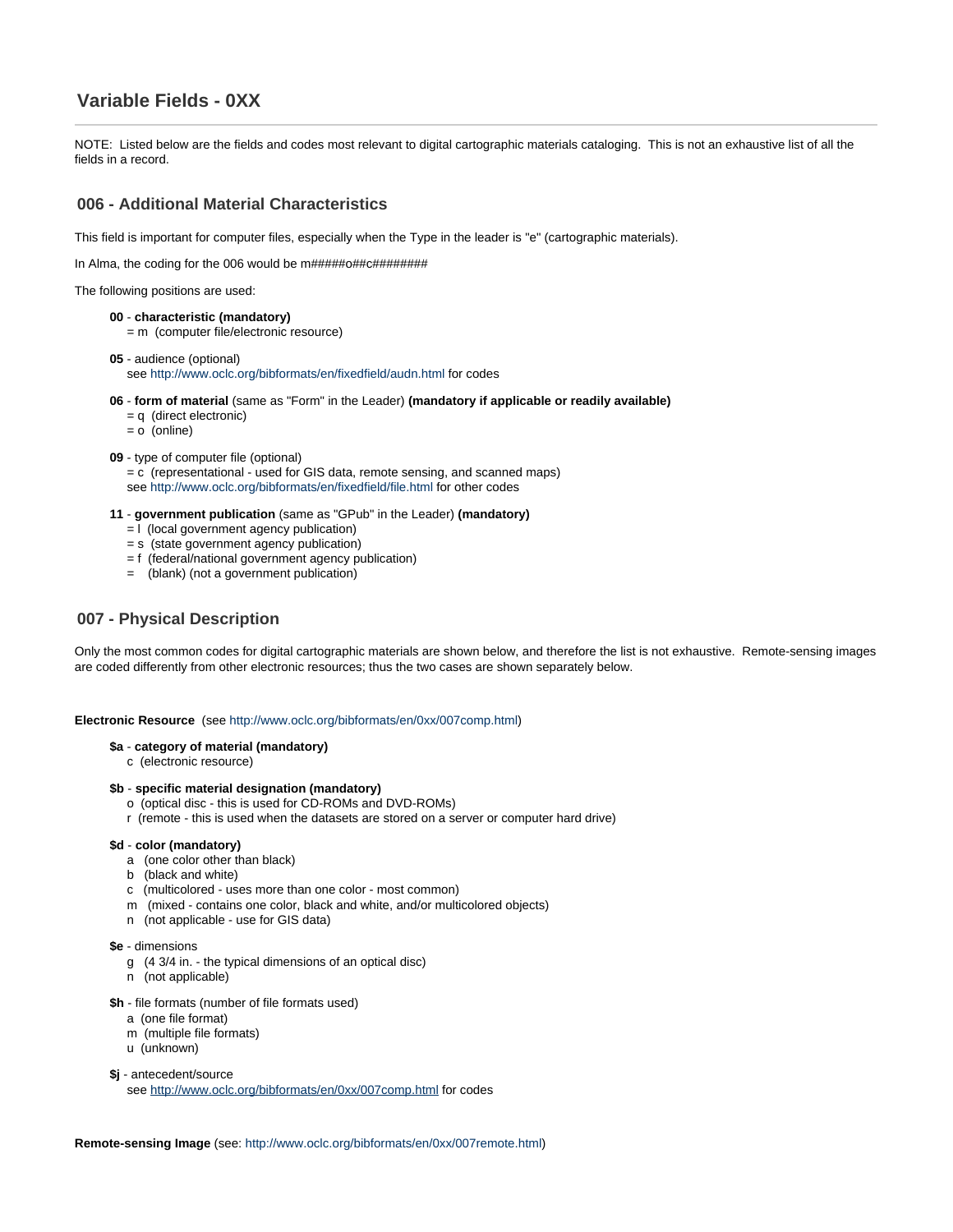#### **\$a** - **category of material (mandatory)**

r (remote-sensing image)

#### **\$b** - **specific material designation (mandatory)**

- u (unspecified)
- **\$c** not used
	- (blank)

**\$d** - altitude of sensor

- a (surface)
- b (airborne)
- c (spaceborne)
- n (not applicable)
- u (unknown)
- **\$e** altitude of sensor
	- a (low oblique)
	- b (high oblique)
	- c (vertical)
	- n (not applicable)
	- u (unknown)

**\$f** - cloud cover - see the list of percentages at<http://www.oclc.org/bibformats/en/0xx/007remote.html>

- n (not applicable)
- u (unknown)

**\$g** - platform construction type - see the list of options at <http://www.oclc.org/bibformats/en/0xx/007remote.html>

- n (not applicable)
- u (unknown)
- z (other)

**\$h** - platform use - see the list of options at<http://www.oclc.org/bibformats/en/0xx/007remote.html>

- n (not applicable)
- u (unknown)
- z (other)
- **\$i** sensor type
	- a (active sensor measures the strength of the reflections of its transmissions)
	- b (passive sensor measures the strength of transmissions sent to the remote target)
	- u (unknown)
	- z (other)

**\$j** - data type - see the list of options at <http://www.oclc.org/bibformats/en/0xx/007remote.html>

## <span id="page-5-0"></span>**034 - Coded Cartographic Mathematical Data**

#### Local policy: always add if missing (and applicable)

Verify if 034 is present. If not, it should be added. Compare this field to the 255 field. A typical 034 would look like the example below.

**Scale (\$a and \$b)**

In the case of GIS data and remote sensing images, scale is irrelevant, in which case the 034 first indicator is "0"and no \$b is entered. The 255 subfield \$a should show "Scale not given".

#### **Coordinates (\$d through \$g)**

The coordinates (or extent of a dataset) should be entered as westernmost longitude, easternmost longitude, northernmost latitude, southernmost latitude.

If coordinate information is not available, establish the W-E-N-S furthest most points for subfields d,e,f,g, respectively, using various online tools or GIS software. The [Coordinates for Catalogers](https://wiki.library.ucsb.edu/download/attachments/12998352/COORDINATES%20FOR%20CATALOGERS.doc?version=1&modificationDate=1413582471000&api=v2) document is helpful for countries and states in the U.S. For additional help with determining coordinates, see the online bounding box tool at<http://boundingbox.klokantech.com/> , or for US places see the Latitude and Longitude Lookup at<http://www.lat-long.com/> .

If you are comfortable with GIS software, you can use it to determine coordinates, but make sure that the workspace projection is set to Geographic Coordinate System in decimal degrees.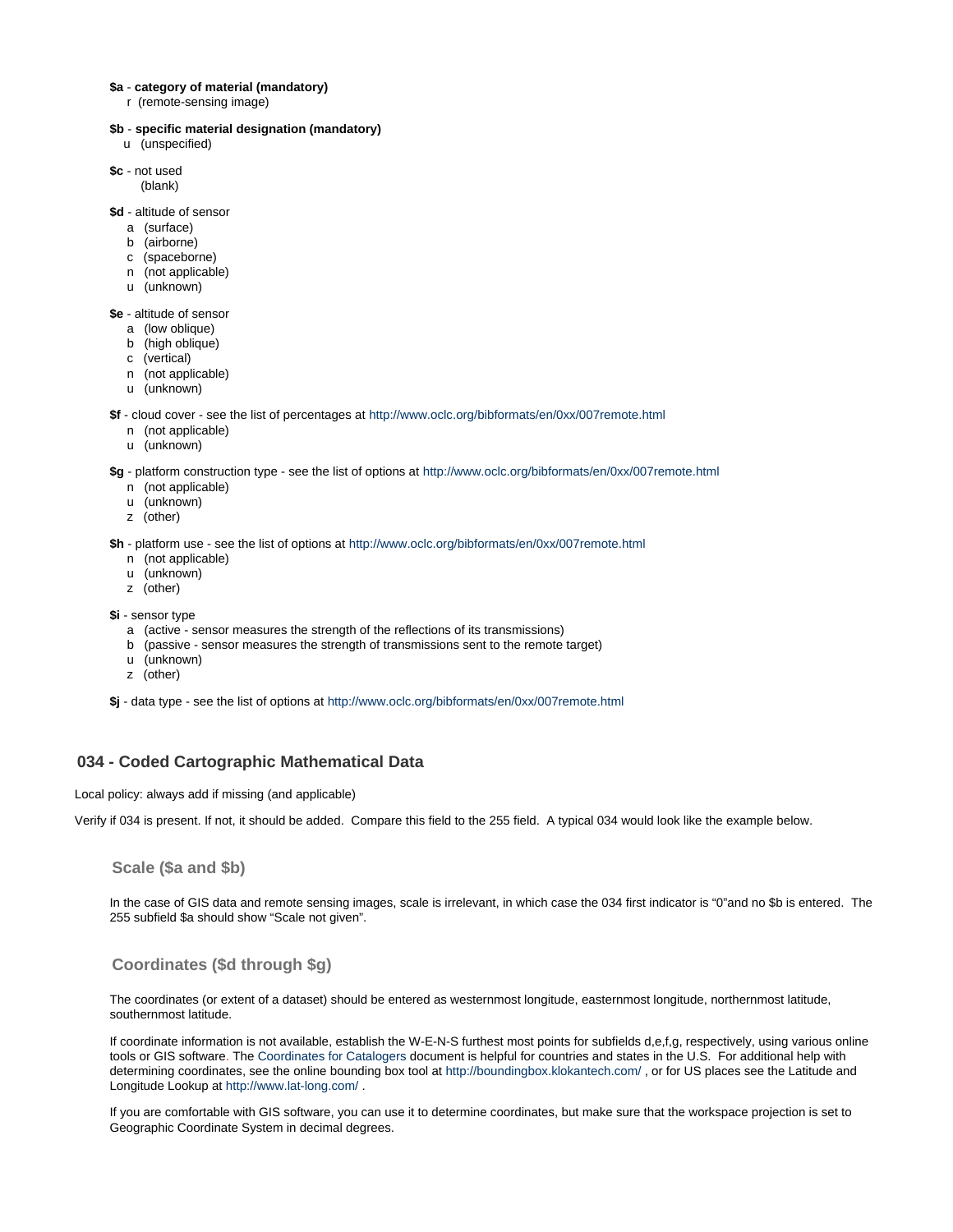NOTE If \$d through \$g are in the degree-minutes-seconds (DMS) format, code as: HDDDMMSS = Hemisphere (1 letter - W, E, N, or S), Degrees (3 digits), Minutes (2 digits), Seconds (2 digits). Add "0"s as necessary to have exactly the number of specified digits (2 or 3).

#### **Example:**

034 0\_ \$a a \$d W1740000 \$e W0620000 \$f N0720000 \$g N0170000

For decimal degrees (DD), use the format: ddd.dddddd = degrees.decimal degrees (Use the minus sign ("-") to indicate western or southern hemisphere, e.g. -110.2300)

If the map's coordinates are in DD, there is no need to convert the values to DMS, and vice versa. Either format is acceptable. (It is rare to see coordinates given in DD on paper maps, though that format is very common with digital data.)

To convert between DMS and DD, you can use the online tool at [http://www.calculatorcat.com/latitude\\_longitude.phtml](http://www.calculatorcat.com/latitude_longitude.phtml)

## <span id="page-6-0"></span>**043 - Geographic Area Code**

Include multiple codes in multiple \$a subfields to match all 651/650 geographic subdivisions.

See<http://www.loc.gov/marc/geoareas/> for a complete list of geographic area codes.

#### <span id="page-6-1"></span>**049 - Local Holdings**

We no longer need to change the 049 field to CUTO. This was only used in Aleph.

#### <span id="page-6-2"></span>**052 - Geographic Location**

Include multiple 052 fields to match all 651/650 geographic subdivisions.

#### <span id="page-6-3"></span>**099 - Local Call Number**

Add the MIL call number in the 099 field, confirming that the map classification is accurate.

Although this field is optional in RDA, it is local practice to always add this field to a record.

# <span id="page-6-4"></span>**Variable fields - 2XX**

#### <span id="page-6-5"></span>**245 - Title Statement**

#### **\$a - Title**

Check the CD/DVD case cover, disc cover, and any readme files accompanying the material for title information. Do not use the file name of a GIS dataset or image as the title proper. The title from a disc label or CD/DVD cover is preferred.

If the CD/DVD was created strictly to transfer data from the publisher to the library, and the disc label is hand-written, this disc and its label are not included in the bibliographic record. This was just a method of transfer, not the actual carrier.

For digital materials without formal titles (which is common for GIS datasets and imagery), create a short, descriptive title and enter it within brackets. Typically, the form would be [<location, subject, year (situation date)>], such as [Sonoma County GIS data, 2015].

#### **Examples:**

245 10 \$a [Data from UCSB Interactive Campus Map].

245 10 \$a [Butte County GIS parcel data, 2016].

#### **\$b - Remainder of title**

<span id="page-6-6"></span>If the title proper does not indicate the geographic region covered and/or the subject portrayed, then add a brief phrase in brackets in subfield \$b indicating the geographic region and/or subject.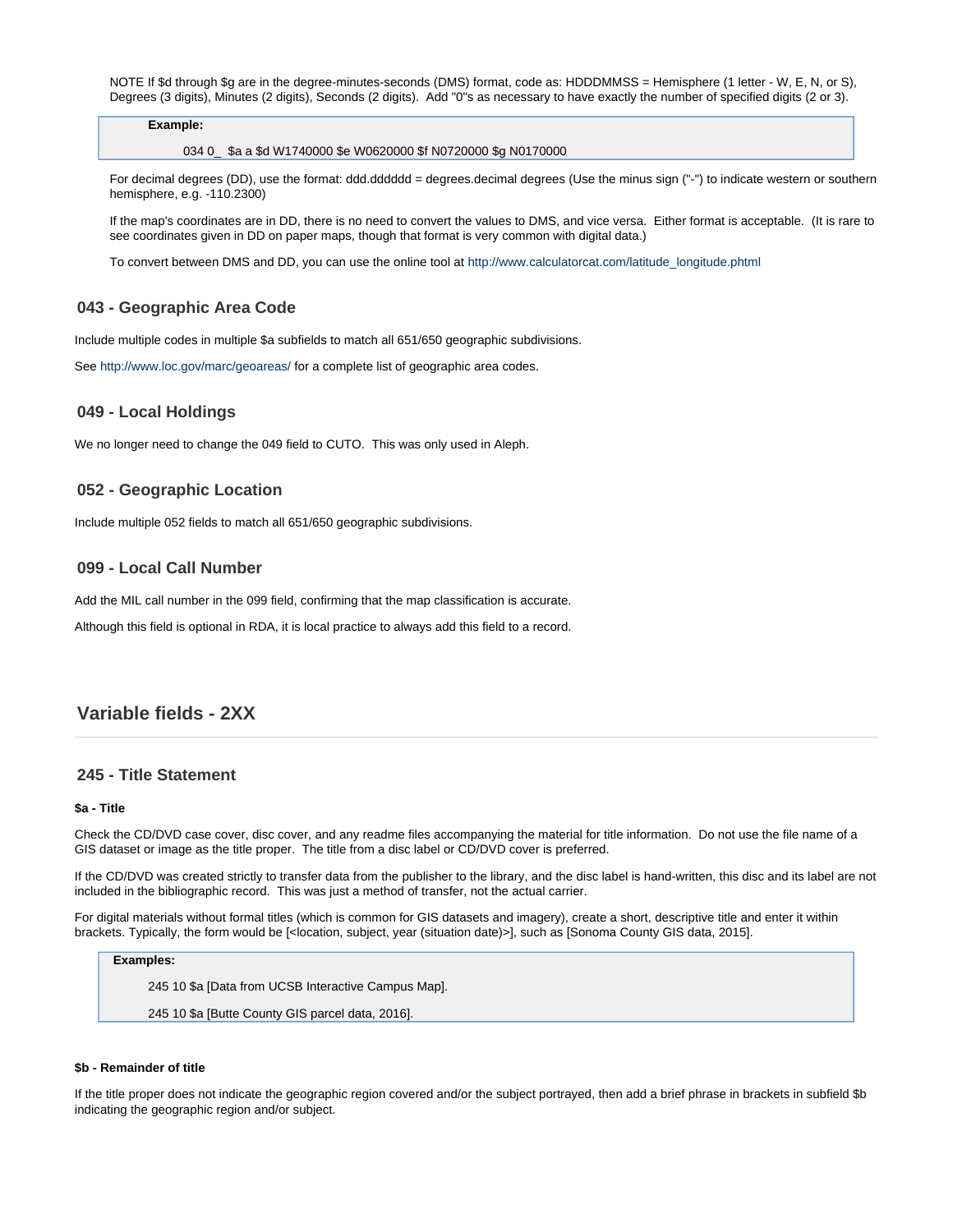## **250 - Edition Statement**

The edition statement relates to the resource as a whole, not the software used to run the data.

#### <span id="page-7-0"></span>**255 - Cartographic Mathematical Data**

This field contains information about the material's scale, projection, and bounding coordinates. Verify the information in the 255 field. If not present, it must be added.

The coordinates should be entered as westernmost longitude, easternmost longitude, northernmost latitude, southernmost latitude (see 034 field).

#### **Scale (\$a)**

For GIS datasets and remote-sensing images, use "Scale not given" unless the material has a scale statement or has scale as part of the title information.

#### **Examples of 255 \$a:**

255 \$a Scale not given – used for most GIS data and remote-sensing images

#### **Projection (\$b)**

Include the projection in \$b if it is stated on the digital material. Put the appropriate code for the projection in the 'Proj' field of the Leader. If no projection information is given, or if there is no projection, do not enter a subfield \$b.

Use the exact wording provided on the material and do not abbreviate projection.

#### **Coordinates (\$c)**

If at least one of the coordinates has a value for minutes or seconds other than zero, include minutes and seconds for all coordinates in \$c (with two digits each for minutes and seconds).

#### **Examples:**

Degrees-minutes: (W 74°50´ --W 74°40´/N 45°05´--N 45°00´)

Decimal degrees: (E 079.5333265--E 086.216635/S 012.583377--S 020.419000)

NOTE: If you are using ArcGIS or other GIS program to determine the coordinates, keep in mind that they may be expressed as part of a projected coordinate system (such as UTM Zone 10N meters), not latitude and longitude. In that case, change the projection in the layer properties to a Geographic Coordinate System (GCS) and record the values for the extent of the dataset (or use a conversion tool such as [http://www.rcn.montana.edu/resources/converter.aspx\)](http://www.rcn.montana.edu/resources/converter.aspx).

#### **Examples of complete 255 fields:**

255 \$a Scale approximately 1:164,000 \$c (W 122°24--W 121°33/N 37°51--N 36°52).

255 \$a Scale not given \$c (E 124°00--E 131°20/N 43°00--N 33°00).

255 \$a Scale 1:63,360 ; \$b transverse Mercator projection \$c (W 136°00--W 130°30/N 60°00--N 54°00). – Note semicolon between scale statement and projection statement

#### <span id="page-7-1"></span>**256 - Computer File Characteristics**

This field is no longer used for electronic resources.

#### <span id="page-7-2"></span>**264 - Production, Publication, Distribution, Manufacture, and Copyright Notice**

For remote-sensing images:

- Government agencies typically contract out to private companies to fly an area to create aerial photographs. In those cases, the private company would be the body responsible for creating the images and the government agency would be the publisher.
- The situation date (date of the image) can be used to infer the publication date if no publication date is given.

For downloaded data where we are creating the "package" (eg, county GIS and parcel data), second indicator is 1. Digital datasets are still considered released or issued, thus grouped under "Publication" in MARC.

#### **Example:**

264 \_1 \$a [Butte Co., Calif.] : \$b [Butte County Information Systems], \$c [2016]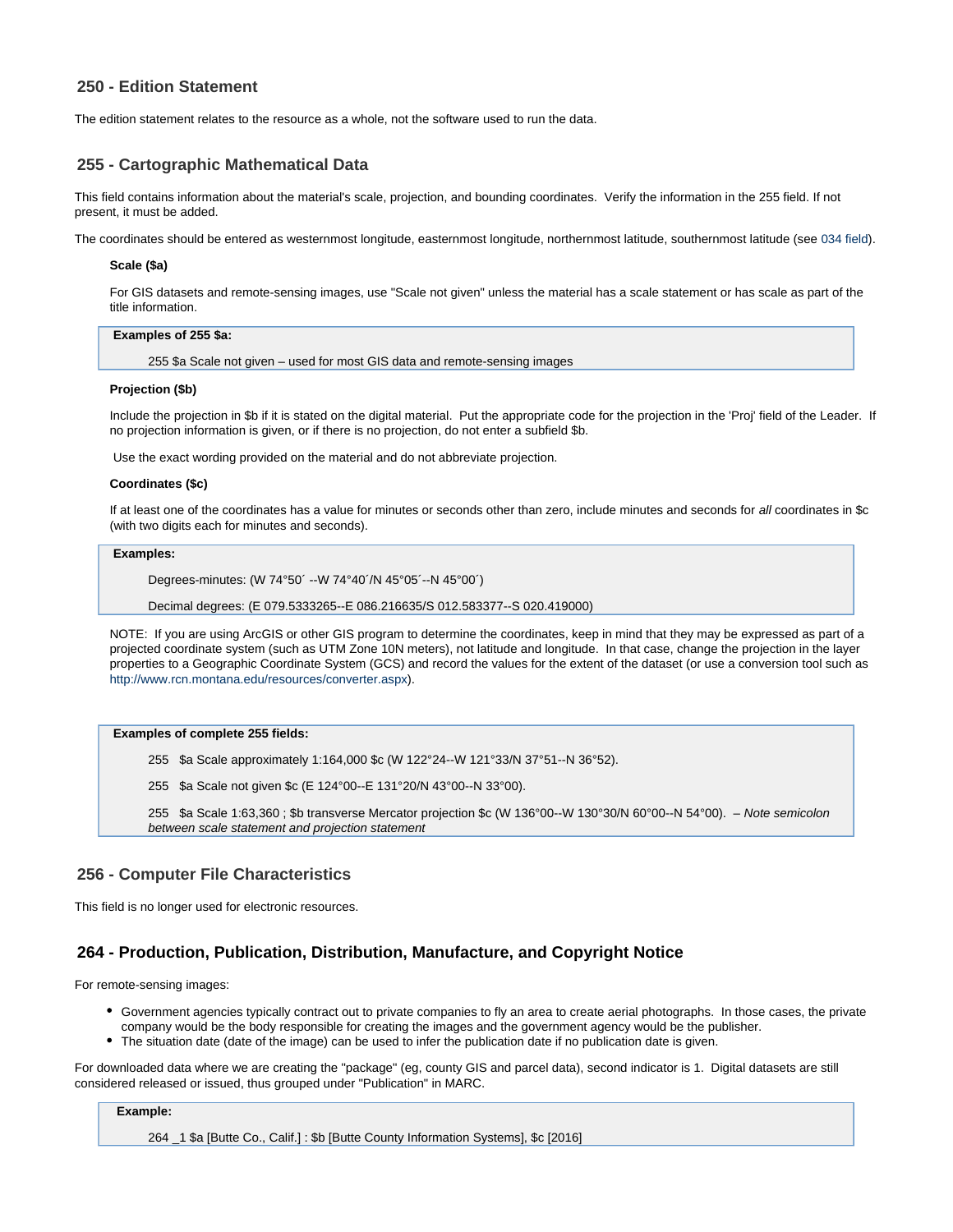## <span id="page-8-1"></span><span id="page-8-0"></span>**300 - Physical Description**

#### **Extent (\$a)**

Record the extent of the carrier, with the extent of the contents in parentheses (e.g. 1 computer disc (184 remote-sensing images). See RDA 3.4.1.7. Use a carrier type listed in RDA 3.3.1.3. If none of the terms in the list is appropriate, use another concise term or terms in common usage to indicate the type of unit.

An online resource is "[a] digital resource accessed by means of hardware and software connections to a communications network."

- If the data is available via the Internet (via a web browser), use "1 online resource" (e.g. "1 online resource (2 maps)").
- If the data is stored on a local server (accessed via a library computer), no matter how it was obtained (download, CD, DVD, etc.), use "1 online resource" e.g. 1 online resource (125 shapefiles, 2 geodatabases).

**Other physical details (\$b)**

For digital materials such as GIS data, this subfield can be omitted. For remote-sensing images filmed with infrared film, use either "infrared color" (for color) or "infrared" (for black and white).

#### **Dimensions (\$c)**

Record the dimensions of the CD or DVD here. For digital files stored on a server or hard drive, do not enter subfield \$c.

A typical CD/DVD is 4 3/4 inches wide.

#### **Accompanying Material (\$e)**

Use subfield \$e for hard copy accompanying material, not for digital readme files. However, make sure to include in a note field if there are electronic manuals or readme files with the data.

#### **Examples of complete 300 fields:**

300 \$a 2 computer discs (100 remote-sensing images) : \$b color ; \$c discs 4 3/4 in.

300 \$a 1 computer disc (4 maps) : \$b color ; \$c disc 4 3/4 in. +\$e 1 user's guide

300 \$a 1 external hard drive (2,000 remote-sensing images) : \$b color +\$e 1 index map sheet (102 x 145 cm)

300 \$a 1 online resource (10 shapefiles)

## <span id="page-8-2"></span>**336 - Content Type**

The most common cartographic content type for digital data is cartographic dataset. A remote sensing image or a PDF of a scanned map would be a cartographic image.

The subfield \$b content type code is optional. If it is already in a record, leave it. If it is not in a record, do not add it. When adding the 336 field using the macro, the code will be automatically added, and it can be left in.

#### **Examples:**

336 \$a cartographic dataset \$2 rdacontent

336 \$a cartographic image \$2 rdacontent

#### <span id="page-8-3"></span>**337 - Media Type**

The most common cartographic media type for digital data is computer.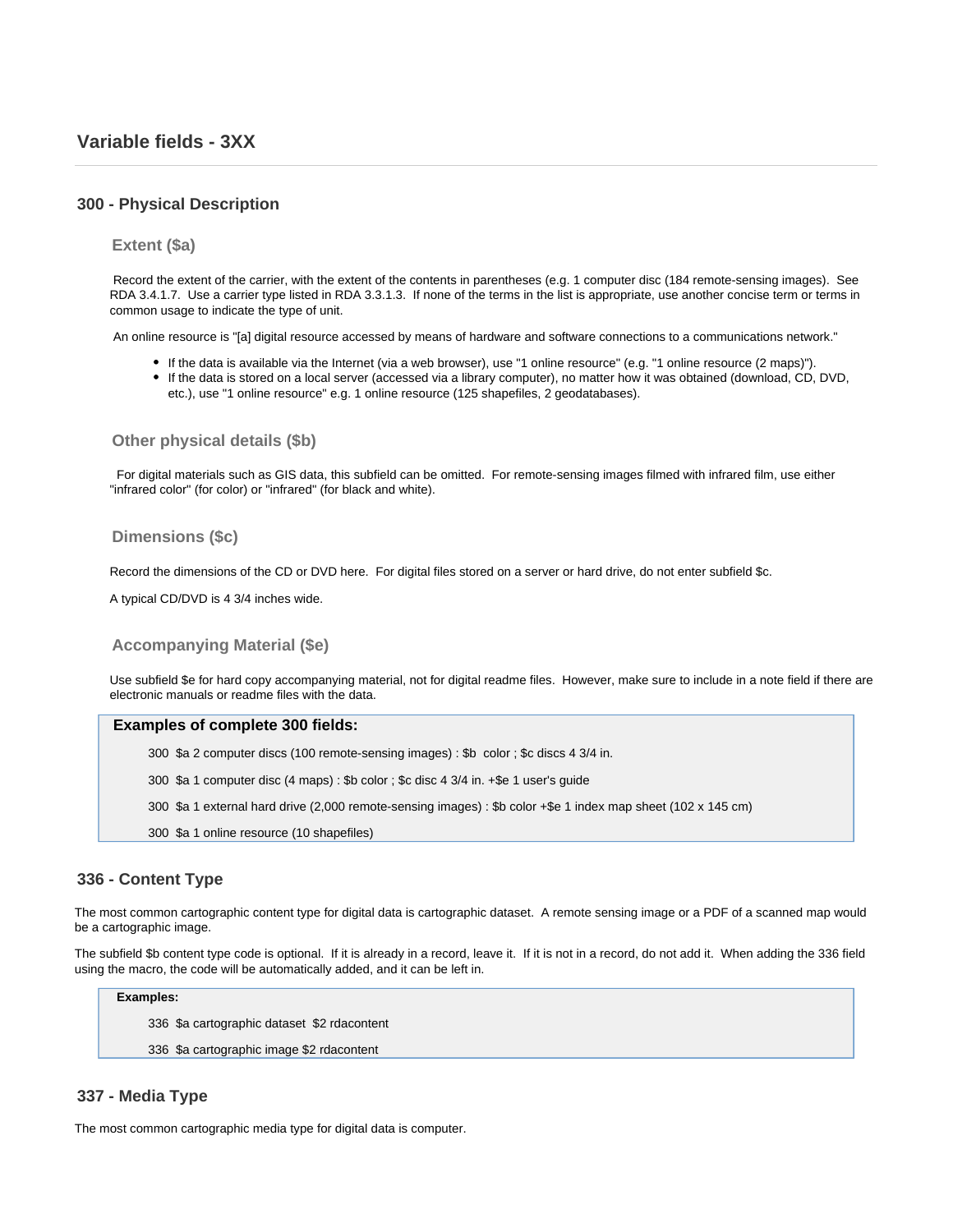The subfield \$b media type code is optional. If it is already in a record, leave it. If it is not in a record, do not add it. When adding the 337 field using the macro, the code will be automatically added, and it can be left in.

**Example:**

337 \$a computer \$2 rdamedia

## <span id="page-9-0"></span>**338 - Carrier Type**

The most common cartographic carrier types for digital data are computer disc and online resource. if the dataset is stored on a local network server, then the carrier type would be "online resource".

The subfield \$b carrier type code is optional. If it is already in a record, leave it. If it is not in a record, do not add it. When adding the 338 field using the macro, the code will be automatically added, and it can be left in.

**Example:**

338 \$a computer disc \$2 rdacarrier

338 \$a online resource \$2 rdacarrier

#### <span id="page-9-1"></span>**342 - Geospatial Reference Information**

This field is not commonly used. Therefore, it is local policy not to add this field.

## <span id="page-9-2"></span>**343 - Planar Coordinate Data**

This field is not commonly used. Therefore, it is local policy not to add this field.

## <span id="page-9-3"></span>**347 - Digital File Characteristics**

#### **Core for digital cartographic resources**

This field is used to record technical specifications related to the digital encoding of text, image, and other types of data in a resource. (See RDA 3.19.) This field is a core element for LC/PCC for digital cartographic resources.

This field and all subfields listed here are repeatable. End the field with the non-repeatable subfield \$2 rda.

**File Type (\$a)**

The most common file types are:

- data file
- image file
- program file
- $\bullet$  text file

## **Encoding Format (\$b)**

This is the schema, standard, etc. used to encode the digital file. The most common formats are:

- GIF
- JPEG
- TIFF
- DEM
- PDF

If the format is not found in RDA 3.19.3.3, use another concise term as appropriate.

- shapefile
- GDB

## **File Size (\$c)**

Record the file size if it can be readily ascertained and is considered important for identification or selection.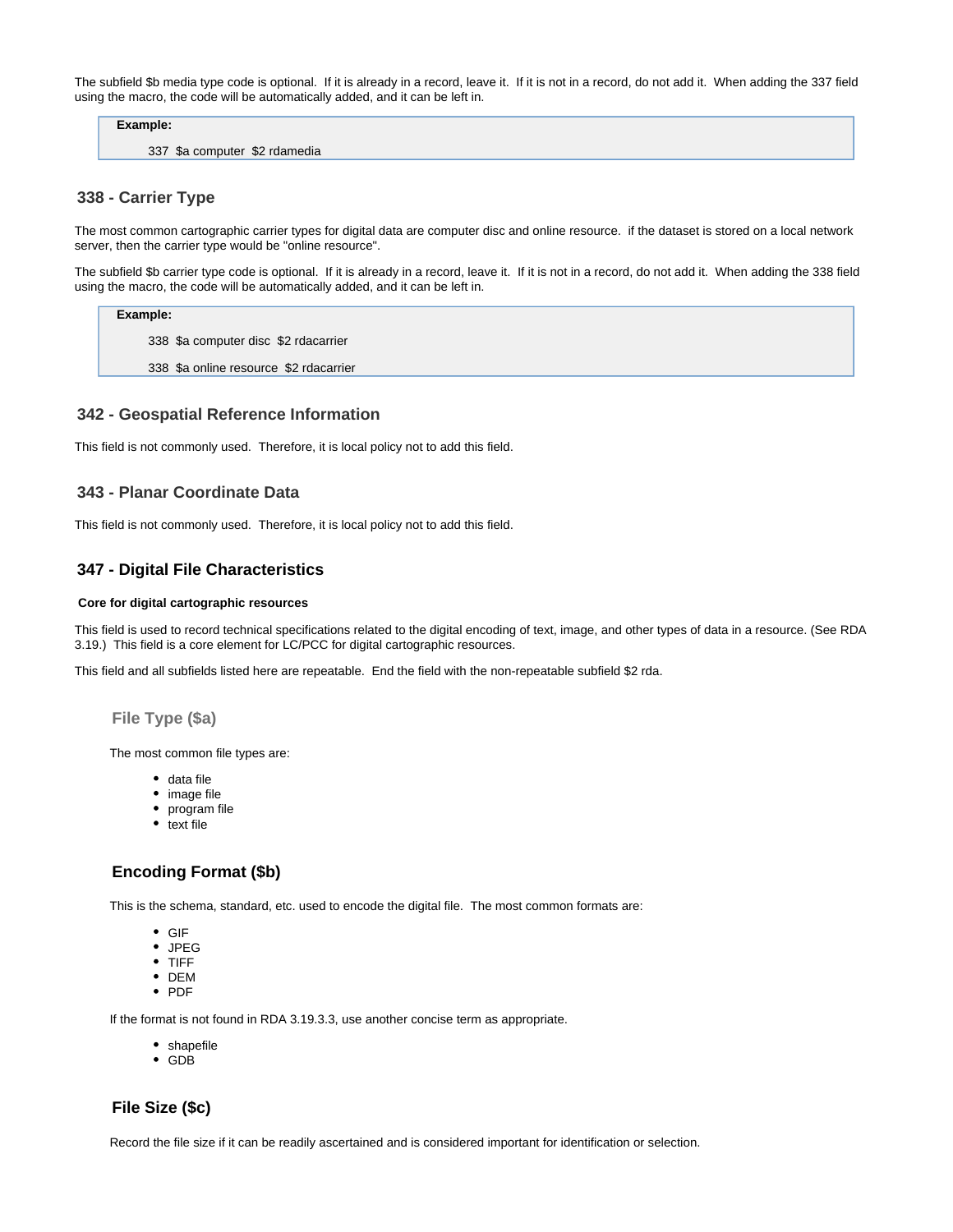# **Resolution (\$d)**

This is the "...clarity or fineness of detail in a digital image, expressed by the measurement of the image in pixels, etc."

#### **Examples:**

- 347 \$a data file \$b GDB \$2 rda
- 347 \$a data file \$a image file \$b shapefile \$b TIFF \$2 rda
- 347 \$a data file \$b DEM \$d 30-meter pixels \$2 rda

## <span id="page-10-0"></span>**352 - Digital Graphic Representation**

#### **Core for digital cartographic resources (if not included in the 300 or 347)**

Information does not need to be repeated in both the 347 and 352 fields.

Although some of this information may also appear in the 655 genre form field, this is the appropriate place to indicate whether the digital material is a vector or raster file, whether it is a point, polygon, or line vector file, and whether it is a shapefile, ECW, coverage, etc. The 352 field is repeatable. Subfield \$b is repeatable if there is more than one vector type. Subfields \$a and \$q (among others) are not repeatable within the same 352 field.

#### **Examples:**

- 352 \$a Vector :\$b polygon ;\$q shapefile.
- 352 \$a Vector :\$b polygon, \$b point ;\$q shapefile.
- 352 \$a Raster :\$q ECW.
- 352 \$a Raster :\$b pixel ;\$q geoTIFF.
- 352 \$a Raster :\$b pixel ;\$q grid.

# <span id="page-10-1"></span>**Variable fields - 4XX**

## <span id="page-10-2"></span>**490-830 - Series Statement-Series Added Entry**

If the digital material is a CD or DVD that is issued as part of a series, enter the series statement into the 490 field if it is not already there. The 490 wording must match the wording provided on the digital material.

- If there is an LC authority record for the series, add a 490 and use 1 for the first indicator; then add an 830 with the authorized form of the series.
- If there is no LC authority record for the series, add a 490 and use 0 for the first indicator; do not add an 830.

If you see a 440 field, change it to a 490 and follow the guidelines above. 440 is obsolete.

# <span id="page-10-3"></span>**Variable fields - 5XX**

#### <span id="page-10-4"></span>**5XX - Notes**

The notes fields below are listed in numerical order, except for the mandatory 538 field.

The order of notes is not specified in RDA, though it is good practice to continue to follow the AACR2 order of notes.

#### <span id="page-10-5"></span>**538 - System Details**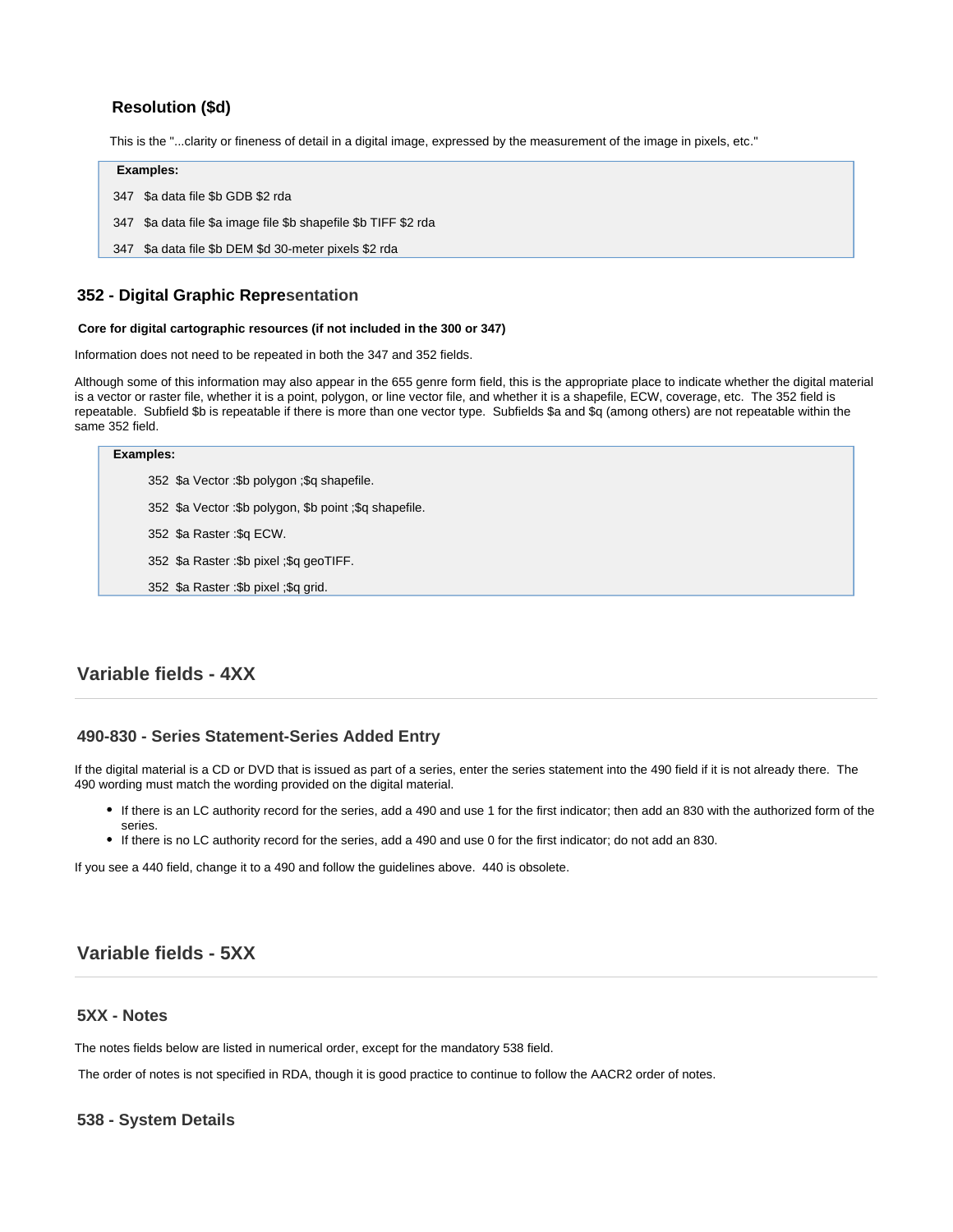Use this field to list the system requirements for viewing the digital material.

#### **Examples:**

538 \$a System requirements: PC; software that supports the ECW compressed image format (plugins and standalone software included); DVD-ROM drive.

538 \$a System requirements: ArcGIS or other compatible GIS software.

538 \$a Written in ASCII format; documentation files written in ASCII and WordPerfect 5.1 formats.

## <span id="page-11-0"></span>**500 - Source of Title**

Use this field to indicate the source of the title listed in the 245 field.

| Example:                       |  |
|--------------------------------|--|
| 500 \$a Title from disc label. |  |

## <span id="page-11-1"></span>**500 - General Notes**

Information you might put in a 500 note includes:

- uncompressed file size
- information from a readme file
- accompanying materials (these may also appear in a 300 field)
- projection, coordinate system, and datum information (projection also appears in the 034 and 255 fields, as well as the Leader/Fixed Field "Proj".

## <span id="page-11-2"></span>**505 - Formatted Contents Note**

Use this field to enter titles of separate works or parts of an item or the table of contents.

#### <span id="page-11-3"></span>**514 - Data Quality**

If data quality information is provided, enter it in a 514 note.

#### <span id="page-11-4"></span>**520 - Summary**

Use this field to summarize the contents of a CD or DVD.

## <span id="page-11-5"></span>**522 - Geographic Coverage**

This field is not commonly used. Therefore, it is local policy not to add this field.

#### <span id="page-11-6"></span>**530 - Additional Physical Form Available**

This is where you can indicate if the resource is available in an additional form from the publisher, such as also being available online.

This is NOT used to indicate that we have made a digital copy of either a paper or digital object.

Usage:

- If you want to add a URL, it may be best to use the 856 field with subfield \$u.
- If the additional physical form has a catalog record, use a 776 linking field rather than a 530 note.

**Examples:**

530 \$a Also available via Internet from the USGS web site.

530 \$a Also available online.

#### <span id="page-11-7"></span>**552 - Entity and Attribute Overview**

If this information is readily available, enter it in the 552 field. In most cases, this information will only be available within FGDC or ISO standard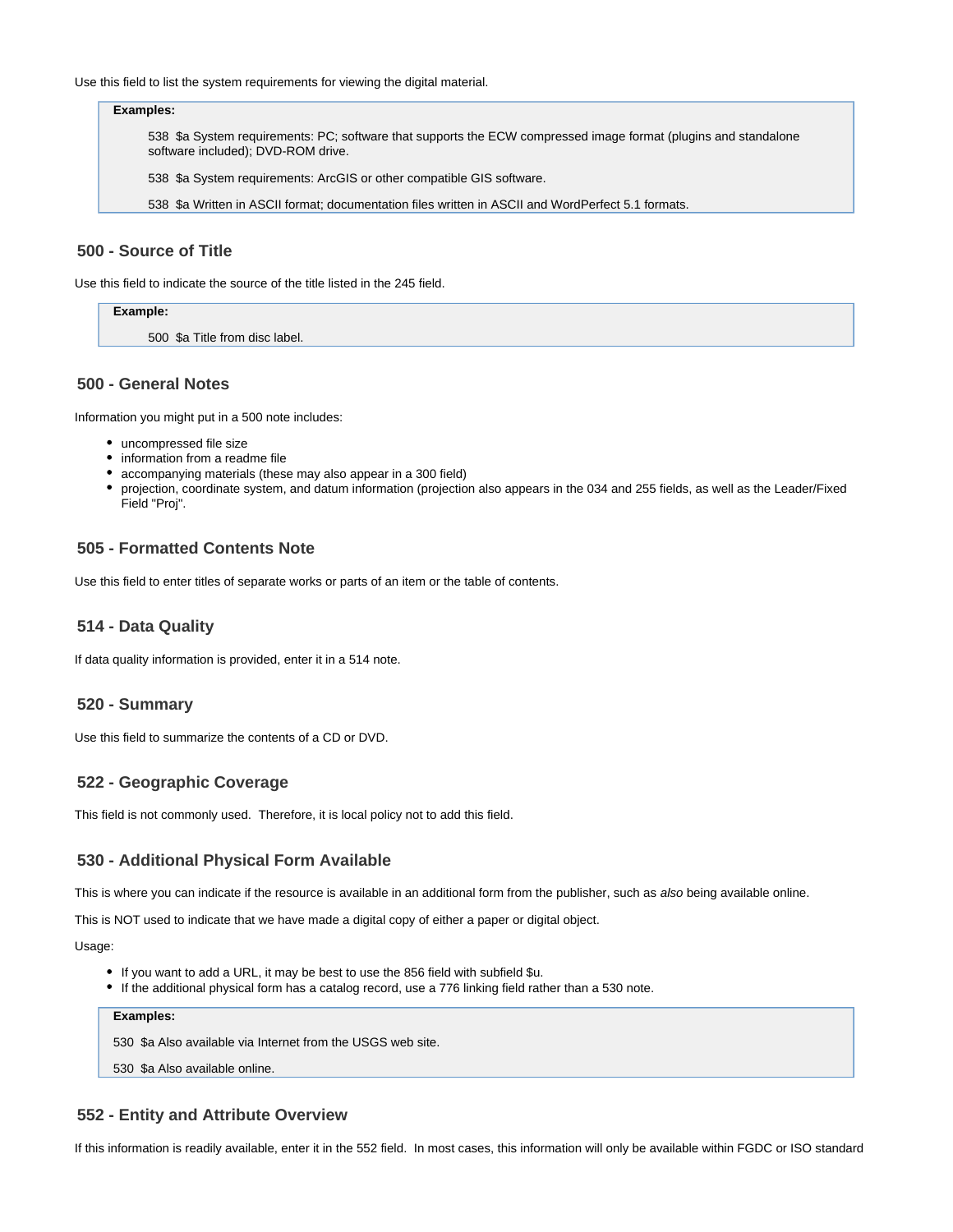metadata. The information does not need to be copied from these sources to the MARC record.

#### <span id="page-12-0"></span>**590 - Local Notes**

We no longer add 590 local notes to direct people to the MIL service desk.

We no longer add 590 local notes to give the path to the data file. Use the 856 instead.

# <span id="page-12-1"></span>**Variable fields - 6XX**

#### <span id="page-12-2"></span>**650 - Topical Term**

If the data has a subject, record a 650 \$a with an LC authorized subject heading, followed by a \$z (state, region, country), \$z (city, region, place, if applicable), followed by \$v Maps (aerial views, etc.), \$v Databases, and/or \$ Remote-sensing images as appropriate.

The authority for these headings is the Library of Congress Subject Headings (LCSH).

Keep in mind that the subject fields (except the subfield \$v Form subdivision) describe what the work is about, not what the work is. This is not the place to add CD-ROMs, etc. as a subject if the material being cataloged actually is a CD-ROM.

#### **Example:**

650 \_0 \$a Transportation \$z United States \$v Maps \$v Databases.

#### <span id="page-12-3"></span>**651 - Geographic Name**

The record should have at least one LC authorized geographic heading in the 651 field, and more, if necessary. Even if a geographical term appears in the 650, enter it in the 651 as well.

Include a 651 field for the geographic region using an LC authorized subject heading (LC Name Authority File), followed by \$v Maps (aerial views, etc.), \$v Databases, and/or \$v Remote-sensing images as appropriate.

#### **Examples:**

651 \_0 \$a Yuba County (Calif.) \$v Maps.

651 \_0 \$a Pakistan \$v Maps \$v Databases. (use for GIS data)

651 \_0 \$a San Diego County (Calif.) \$v Remote-sensing images.

## <span id="page-12-4"></span>**655 - Genre Form**

Although this field is optional, local practice is to include it for digital cartographic materials.

Use a genre term from the Library of Congress Genre/Form Terms (first indicator blank, second indicator 7, and add \$2 lcgft).

#### **Examples:**

655 \_7 \$a Geospatial data. \$2 lcgft

655 \_7 \$a Topographic maps. \$2 lcgft

- 655 \_7 \$a Vector data. \$2 lcgft
- 655 \_7 \$a Raster data. \$2 lcgft
- 655 \_7 \$a Geodatabases. \$2 lcgft

# <span id="page-12-6"></span><span id="page-12-5"></span>**Variable fields - 7XX**